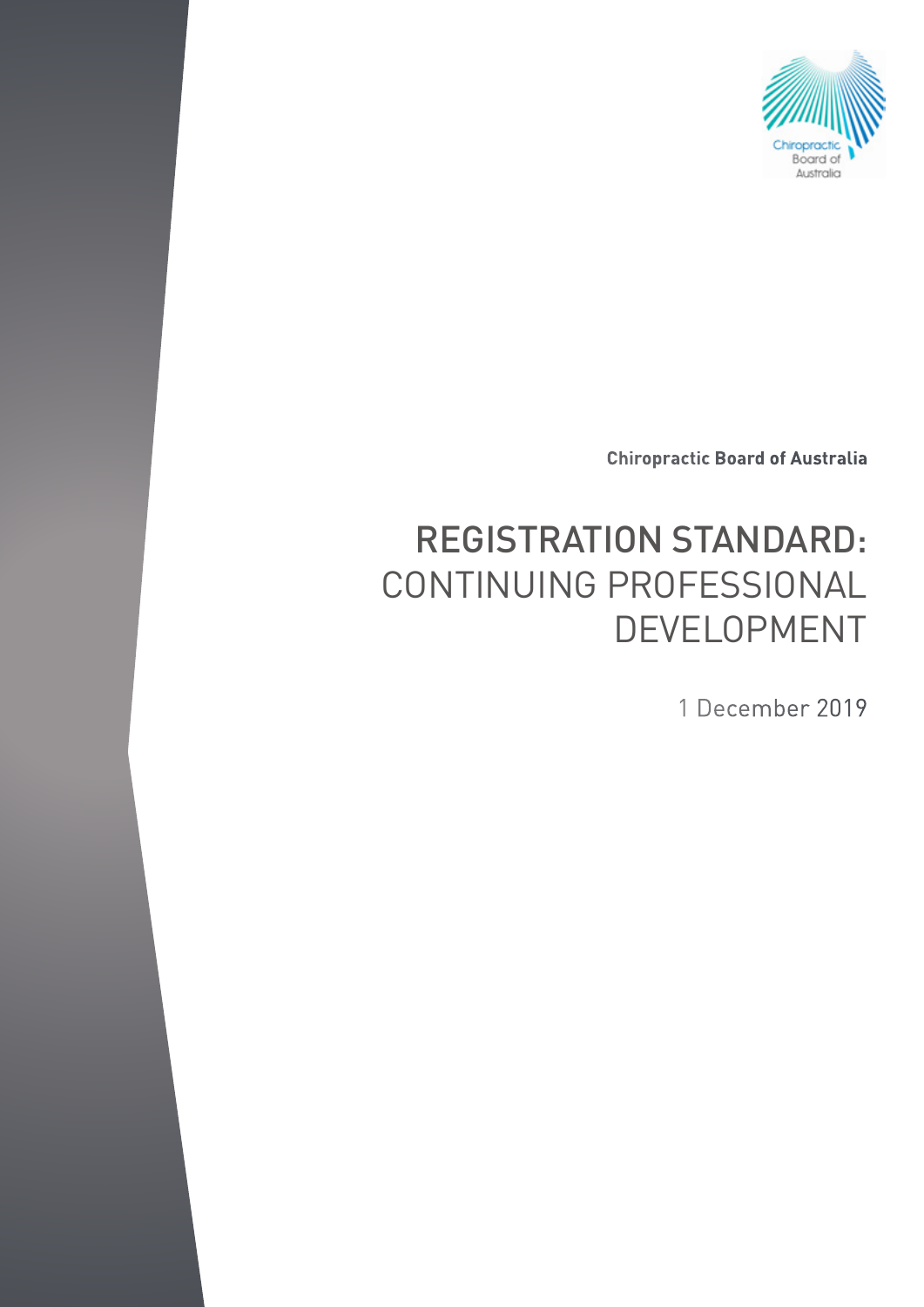# REGISTRATION STANDARD: CONTINUING PROFESSIONAL DEVELOPMENT



# **Summary**

This registration standard sets out the Chiropractic Board of Australia's (the Board) minimum requirements for continuing professional development (CPD) for chiropractors.

# **Does this standard apply to me?**

This standard applies to all registered chiropractors, except those with student or non-practising registration.

### **What must I do?**

To meet this standard, you must:

- 1. complete at least 20 hours of CPD each year that:
	- a. seeks to improve patient health outcomes, safety and experiences
	- b. draws on the best available evidence, including well-established and accepted knowledge that is supported by research where possible, to inform good practice and decision-making
	- c. contributes directly to maintaining and improving your competence (performance and behaviour) and keeping you up to date in your chosen scope and setting of practice, and
	- d. builds on your existing knowledge
- 2. maintain a first aid qualification at least equivalent to HLTAID001 Provide Cardiopulmonary Resuscitation (CPR), and
- 3. maintain a portfolio that documents your learning goals and records all your planned CPD activities and your reflection on how these CPD activities are expected to improve or have improved your practice.

The Board's *Guidelines: Continuing professional development* and other supporting documents provide further information about CPD requirements.

#### **Pro rata requirements**

If you register part-way through a registration period you must complete five hours of CPD for every three months of registration remaining in the registration period.

# **What does not count as CPD?**

You may not count education, training, mentoring or supervision required by the Board, a Professional Standards Panel or a tribunal as part of your CPD. e.g. education required by a condition or undertaking

### **Are there exemptions to this standard?**

The Board may grant a full or partial exemption or variation from this standard in exceptional circumstances.

The Board's *Guidelines: Continuing professional development* provide further guidance.

### **What does this mean for me?**

#### **When you apply for registration**

You don't need to meet this standard when you apply for registration in Australia for the first time as a chiropractor.

#### **At renewal of registration**

When you apply to renew your registration, you must declare whether you have complied with this standard.

#### **During the registration period**

Your compliance with this standard may be audited from time to time. It may also be checked if the Board receives a notification about you.

#### **Evidence**

You must maintain records of your CPD activity for five years.

If you are audited you may be required to provide your CPD portfolio, or any other information the Board requires.